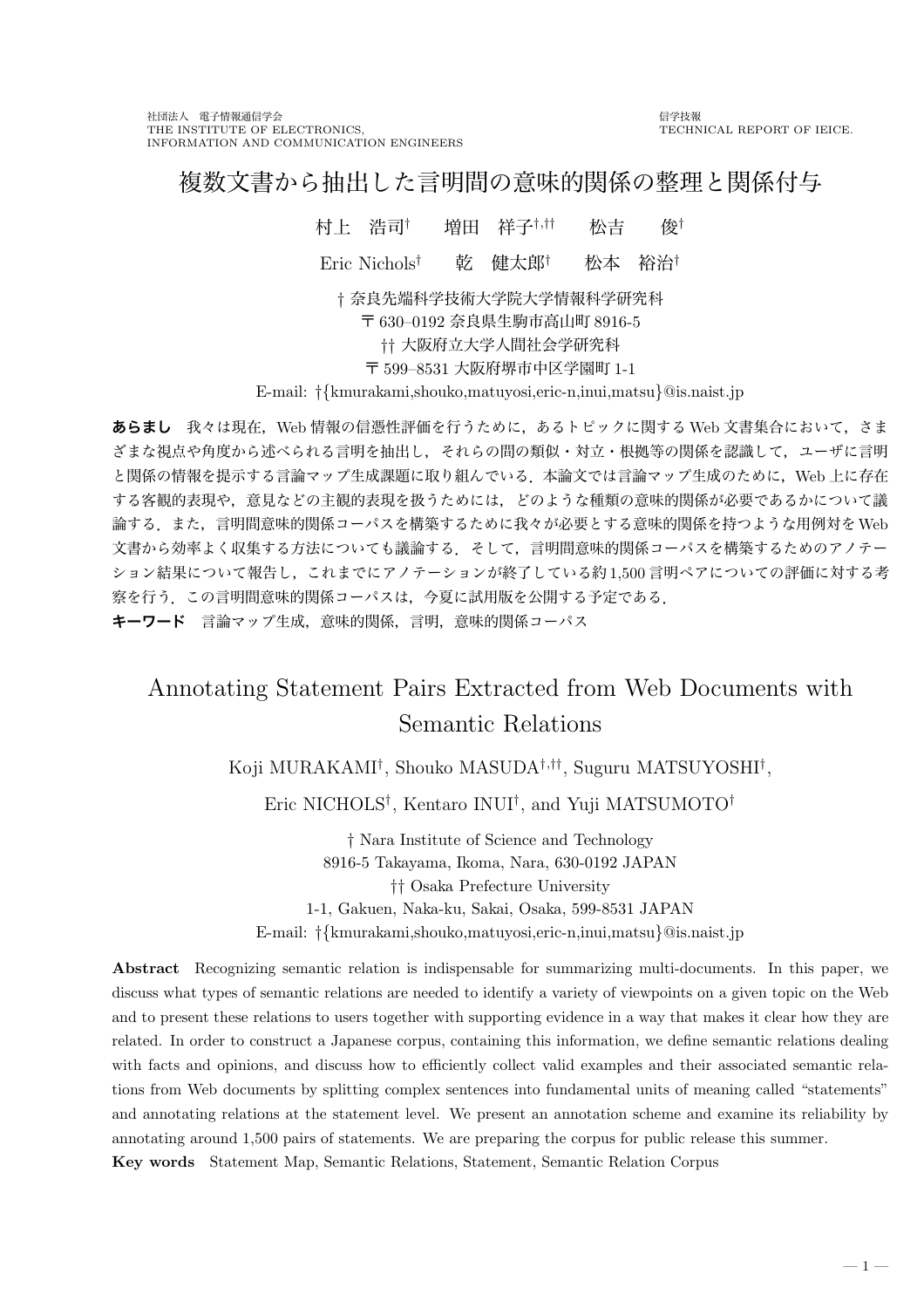## 1. Introduction

The importance of the internet as a source of information cannot be disputed. A recent poll by the Pew Research Center [9] found that among Americans the internet has overtaken newspapers as a news outlet and rivaled television for those surveyed under the age of thirty. Recent research reports that people are turning to the internet for information on important decisions like health care, medical information, and large purchases [3]; However, we must not accept as given the reliability of all information on the Web because there is a lot of incorrect information on the Web.

So, although users are at risk of believing incorrect information, they often lack the knowledge necessary to evaluate the credibility of online information [6].

To evaluate the credibility of information on the Web, it is necessary to gather sentences and summarize them, organize opinions on a topic into different viewpoints, and show users the evidence. Metzger pointed out not only the quality of description but also citing to scientific information in other Web sites, as factors to be utilized for evaluating the credibility of information on the Web [6]. Meola also indicated that comparing the focused Web information with others is able to reveal specific areas of a topic that are controversial and that need special attention and verification, and corroborating information is to verify it against one or more different sources [5] .

In this paper, we discuss how to annotate arguments for evaluating credibility of online information. In Section 2. and Section 3., we examine types of semantic relations necessary to be recognized, and carefully define each target semantic relation. In Section 4., we report an ongoing construction of a Japanese corpus of annotated statements taken from Web data. Section 6. discusses the open issues of the annotation task, and we describe availability of the corpus, and conclude in Section 7..

#### 2. Statement Map

The goal of the STATEMENT MAP project [7] is to assist internet users with evaluating the credibility of online information by presenting them with a comprehensive survey of opinions on a topic and showing how they relate to each other. However, because real text on the Web is often complex in nature, we target a simpler and more fundamental unit of meaning which we call the "statement." To summarize opinions for the statement map users, we first convert all sentences into statements and then, organize them into groups of agreeing and conflicting opinions that show the logical support for each group.

Consider the case of an anxious user who is worried about whether vaccines are really safe for his or her child. Figure 1 shows the results of a similar query "Do vaccines cause autism?" would produce with STATEMENT MAP. The group in the upper-left is labeled [FOCUS], and it contains statements that are closest to the user's query. In this case these are opinions that support a causal link between vaccines and autism. An example is the claim "Mercury-based vaccine preservatives actually have caused autism."

The group in the upper-right is labeled [CONFLICT], and it contains statements that are in opposition to the statements of focus. This includes the counter-claim "There is no valid scientific evidence that vaccines cause autism."

The red, thick, bi-directional arrows connecting the [FO-CUS] and [CONFLICT] groups help that opposition in opin-

ion stand out to the user. It is clear that these are strongly opposing opinions. The groups labeled [EVIDENCE] at the bottom of the figure contain supporting evidence for the [FOCUS] statements and [CONFLICT] statements. They are linked by thin, gray, mono-directional arrows.

For example, a user who is concerned about potential connections between vaccines and autism would be presented with a visualization of the opinions for and against such a connection together with the evidence supporting each view as shown in Figure 1.

When the concerned user in our example looks at this STATEMENT MAP, he or she will see that some opinions support the query "Do vaccines cause autism?" while other opinions do not, but it will also show what support there is for each of these viewpoints. So, STATEMENT MAP can help user come to an informed conclusion.

## 3. Semantic Relations between Statements

## 3. 1 Recognizing Semantic Relations

To generate STATEMENT MAPS, we need to analyze a lot of online information retrieved on a given topic, and Statement Map shows users a summary with three major semantic relations.

[AGREEMENT] to group similar opinions [CONFLICT] to capture differences of opinions [EVIDENCE] to show support for opinions

Identifying logical relations between texts is the focus of Recognizing Textual Entailment (RTE). A major task of the RTE Challenge [1] is the identification of [ENTAILMENT] or [CONTRADICTION] between Text (T) and Hypothesis (H). For this task, several corpora have been constructed over the past few years, and annotated with thousands of (T,H) pairs.

While our research objective is to recognize semantic relations as well, our target domain is text from Web documents. The definition of contradiction in RTE is that T contradicts H if it is very unlikely that both T and H can be true at the same time. However, in real documents on the Web, there are many examples which are partially contradictory, or where one statement restricts the applicability of another like in the example below.

- (1) a. Mercury-based vaccines actually cause autism in children.
	- b. Vaccines can trigger autism in a vulnerable subset of children.

While it is difficult to assign any relation to this pair in an RTE framework, in order to construct statement maps we need to recognize a contradiction between (1a) and (1b).

There is another task of recognizing relations between sentences, CST (Cross-Document Structure Theory) which was developed by [10]. CST is an expanded rhetorical structure analysis based on RST [15], and attempts to describe relations between two or more sentences from both single and multiple document sets. The CSTBank corpus [11] was constructed to annotate cross-document relations. CSTBank is divided into clusters in which topically-related articles are gathered. There are 18 kinds of relations in this corpus, including [EQUIVA-LENCE], [ELABORATION], and [REFINEMENT].

### 3. 2 Facts and Opinions

RTE is used to recognize logical and factual relations between sentences in a pair, and CST is used for objective expressions because newspaper articles related to the same topic are used as data. However, the task specifications of both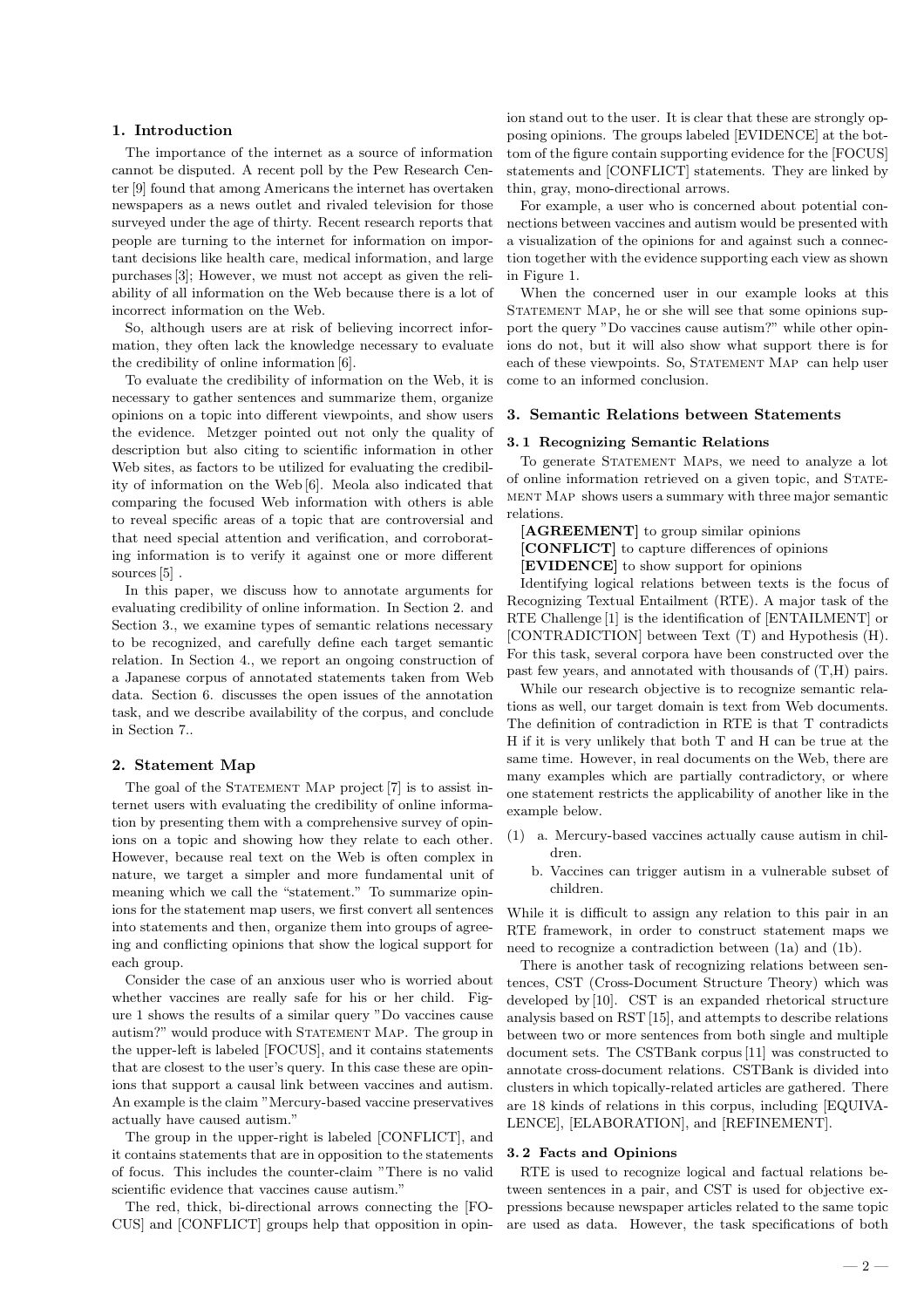

Figure 1: An example STATEMENT MAP for the query "Do vaccines cause autism?"

RTE and CST do not cover semantic relations between opinions and facts as illustrated in the following example.

- (2) a. There must not be a connection between vaccines and autism.
	- b. I do believe that there is a link between vaccinations and autism.

Subjective statements, such as opinions, are recently the focus of many NLP research topics, such as review analysis, opinion extraction, opinion QA, or sentiment analysis. In the corpus constructed by the MPQA Project (Multi-Perspective Question Answering) [14], individual expressions are marked that correspond to explicit mentions of private states, speech events, and expressive subjective elements.

Our goal is to annotate instances of the three major relation classes: [AGREEMENT], [CONFLICT] and [EVIDENCE], between pairs of statements in example texts. However, each relation has a wide range, and it is very difficult to define a comprehensive annotation scheme. For example, different kinds of information can act as clues to recognize the [AGREEMENT] relations. So, we have prepared a wide spectrum of semantic relations depending on different types of information regarded as clues to identify a relation class, such as [AGREEMENT] or [CONFLICT]. Table 1 shows the semantic relations needed for carrying out the anotation. Although detecting [EVIDENCE] relations is also essential to the STATEMENT MAP project, we do not include them in our current corpus construction.

## 3. 3 Approaches to collecting examples

The [EVIDENCE] relation class in Table 1 is able to be recognized by performing rhetorical structure analysis on a document, while other relations can be detected by analyzing arbitrary sentences derived from separate documents. We believe that examples of [EVIDENCE] should be collected from a document using discourse structures, because several discourse markers used in a document explicitly show cause, grounds, such as [EVIDENCE]. When we need to consider [EVIDENCE] between sentences in different documents, we first identify [EVIDENCE] between sentences in the same document, and then extend this to cross document [EVIDENCE] relation by detecting [AGREEMENT] between sentences in different documents.

Consider the [EVIDENCE] between a statement (1), and (2a) and (2b) in another document.

(1) There was more evidence refuting the MMR vaccineautism link.

(2a) There is no link between the MMR vaccine and autism.

Table 1: A typology of semantic relations for generating a statement man

| Relation Class<br>Relation Label |                                 |  |  |
|----------------------------------|---------------------------------|--|--|
|                                  | Equivalence                     |  |  |
|                                  | Equivalent Opinion              |  |  |
| <b>AGREEMENT</b>                 | Equivalent Evaluative Polarity  |  |  |
|                                  | Specific                        |  |  |
|                                  | Similar                         |  |  |
|                                  | Conflict                        |  |  |
| <b>CONFLICT</b>                  | Confinement                     |  |  |
|                                  | Conflicting Opinion             |  |  |
|                                  | Conflicting Evaluative Polarity |  |  |
| <b>EVIDENCE</b>                  | Evidence                        |  |  |

(2b) Because finally special federal court ruled.

The relation [EVIDENCE] can be recognized between these two sentences (2a) and (2b), since "Because" is found as a discourse maker by rhetorical structure analysis, and [AGREE-MENT] can be recognized between (1) and (2a) with existing RTE methods. Finally, [EVIDENCE] is detected between (1) and (2b) by these two recognized relations. We decided to collect the examples of [EVIDENCE] relation by using annotation of discourse structure, and we will construct another corpus with [EVIDENCE] relation separately.

To construct our corpus, we focus on two semantic relation classes, [AGREEMENT] and [CONFLICT]. Table 1 shows all semantic relations for our task, and it consists of relation classes and labels.

# 4. Constructing a Japanese Corpus

# 4. 1 Targeting Semantic Relations Between Statements

Real data on the Web generally has complex sentence structures. That makes it difficult to recognize semantic relations between full sentences. but it is possible to annotate semantic relation between parts extracted from each sentence in many cases. For example, the two sentences A and B in Figure 2 cannot be annotated with any of the semantic relations in Table 1, because each sentence include different types of information. However, if two parts extracted from these sentences C and D are compared, the parts can be identified as [EQUIV-ALENCE] because they are semantically close and each extracted part does not contain a different type of information. So, we attempt to break sentences from the Web down into reasonable text segments, which we call "statements." When a real sentence includes several pieces of semantic segments,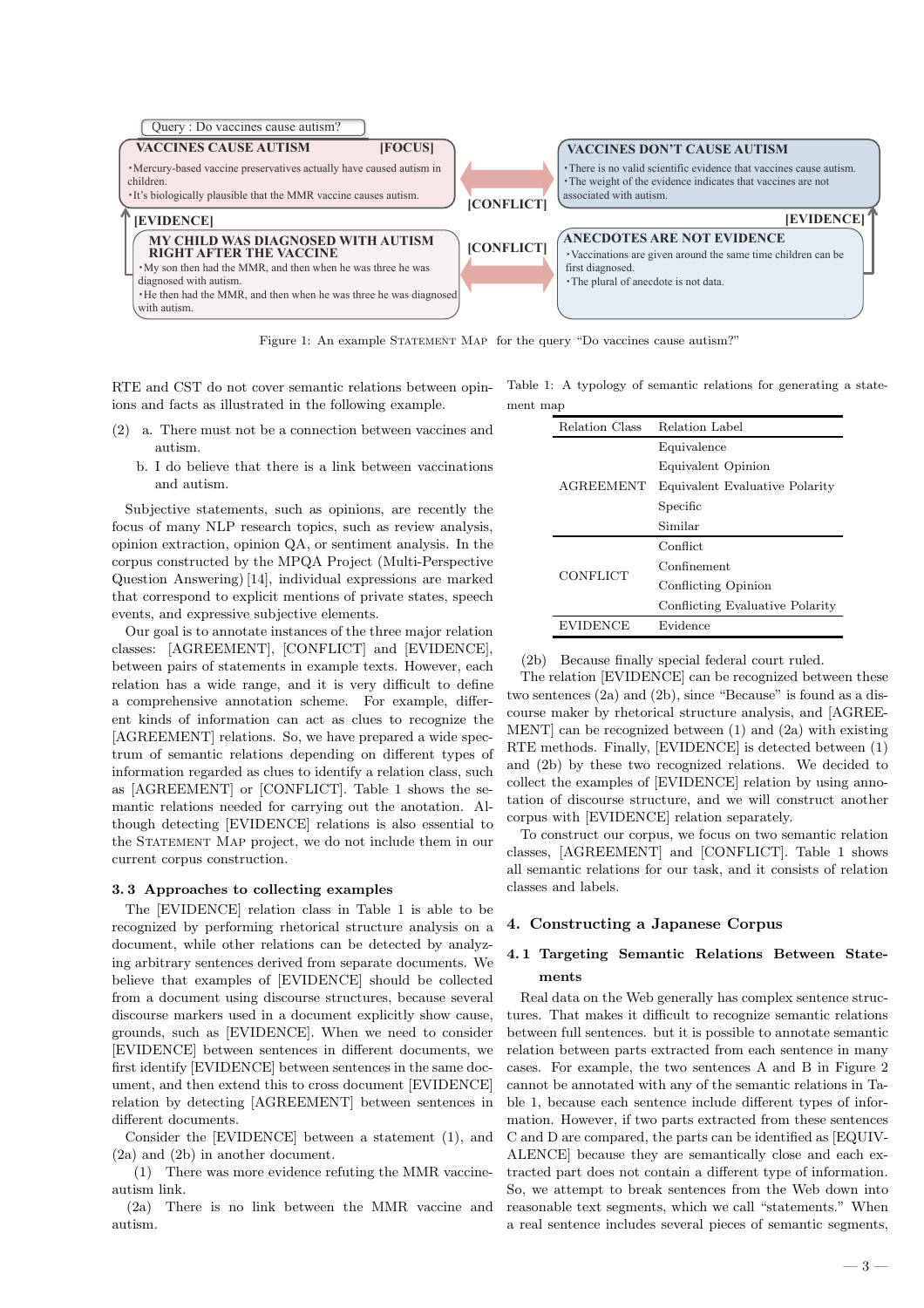

Figure 2: Extracting statements from sentences and annotating a semantic relation between them

more than one statement can be extracted. So, a statement can reflect the writer's affirmation in the original sentence. If the extracted statements lack semantic information, such as pronouns or other arguments, human annotators manually add the missing information. Finally we label pairs of statements with either one of the semantic relations from Table 1 or with "NO RELATION," which means that two sentences (1) are not semantically related, or (2) have a relation other than relations defined in Table 1.

### 4. 2 Structure of the corpus

The structure of an entry in the corpus is represented by the 5-tuple as shown in Figure 2.

Real sentences (A) and (B). These are real sentences extracted from original Web documents.

Statements (C) and (D). When a real sentence includes several pieces of semantic segments, more than one statement can be extracted. So, a statement can reflect the writer's affirmation in the original sentence. If the extracted statements lack semantic information, such as pronouns or other arguments, human annotators manually add the missing information.

**Entailment/Attribution flags** (E) and  $(F)$ . If a substantial substring match can be found between a sentence and a statement, then we annotate them as either [ATTRIBUTION] or [ENTAILMENT]. The difference is illustrated in the following examples where keywords such as "according to" are used to identify when a statement is an [ATTRIBUTION].

Semantic relation label (E) in Figure 2. Each pair of statements is labeled with a semantic relation from Table 1 or with "NO RELATION."

## 4. 3 Corpus Construction Procedure

We automatically gather sentences on related topics by following the procedure below:

( 1 ) Retrieve documents related to a set number of topics using a search engine [12]

( 2 ) Extract real sentences that include major sub-topic words which are detected based on TF or DF in the document set

( 3 ) Reduce noise in data by using heuristics to eliminate advertisements and comment spam

( 4 ) Reduce the search space for identifying sentence pairs and prepare pairs, which look feasible to annotate.

For example, "regulation", "research" or "possibility" were selected as sub-topic words for a given query "clone technology".

Next, we describe how we prepared the sentences pairs. In CSTBank, a document cluster consists of several news articles. Annotators checked every pair of sentences between all articles, and identify the relations to an arbitrary pair of sentences when a relation they found. It is not much of a burden for annotators to prepare a pair, because the news articles

|  | Table 2: Statistics of the semantic relations |  |  |  |
|--|-----------------------------------------------|--|--|--|
|  |                                               |  |  |  |

| Relation Class     | Relation Label         | number | ratio |
|--------------------|------------------------|--------|-------|
|                    | Equivalence            | 141    | 0.094 |
| <b>AGREEMENT</b>   | Equivalent Opinion     | 12     | 0.008 |
|                    | Equivalent Evaluative  | 41     | 0.027 |
|                    | Polarity               |        |       |
|                    | Specific               | 576    | 0.383 |
|                    | Similar                | 92     | 0.061 |
|                    | Contradiction          | 26     | 0.017 |
| <b>CONFLICT</b>    | Confinement            | 32     | 0.021 |
|                    | Conflicting Opinion    | 29     | 0.019 |
|                    | Evalua-<br>Conflicting |        |       |
|                    | tive Polarity          | 39     | 0.026 |
| <b>NO RELATION</b> | No Relation            | 517    | 0.344 |
|                    | Total                  | 1505   | 1.000 |

were related to a specific event and the number of articles is not so large.

In our annotation task, however, the document set is quite bigger than the clusters in CSTBank, and the contentrelatedness of each document in the set is uncertain because the documents are related by only sharing given queries. It is clear the majority of the sentence pairs which are randomly selected are invalid, because they do not share similar kinds of information, and they can not be explicitly annotated with any semantic relation. So, we have to try to (1) reduce the search space for identifying pairs of sentences and (2) prepare pairs, which look feasible to annotate. It is quite important to relieve the burdens of the annotators.

Dolan et.al proposed a method to narrow the range of sentence pair candidates and collect candidates of sentence-level paraphrases which correspond [EQUIVALENCE] in [AGREE-MENT] class in our task [2]. It worked well for collecting valid sentence pairs from a large cluster which was constituted by topic-related sentences. The method also seem to work well for [CONFLICT] relations, because lexical similarity based on bag-of-words (BOW) can narrow the range of candidates with this relation as well.

We calculate the lexical similarity between the two sentences based on BOW.We also used hyponym and synonym dictionaries [13] and a database of relations between predicate argument structures [4] as resources. According to our preliminary experiments, unigrams of KANJI and KATAKANA expressions, single and compound nouns, verbs and adjectives worked well as features, and we calculate the similarity using cosine distance. We did not use HIRAGANA expressions because they are also used in function words.

## 5. Analyzing the Corpus

Five annotators annotated semantic relations according to our specifications in 22 document sets as targets. We have an-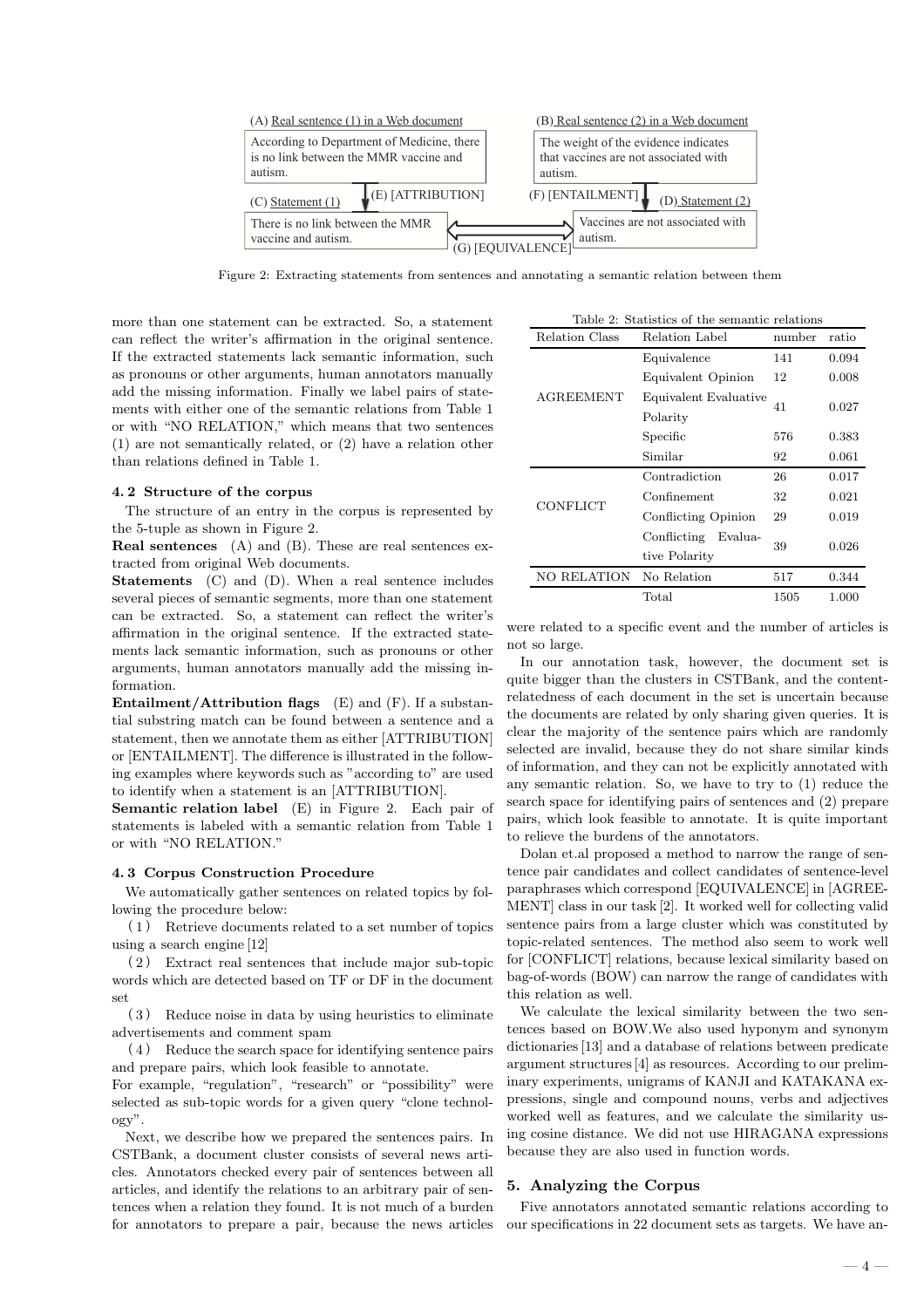| Relation Label                        | Descriptions                                                                                                | Examples in English and Japanese                                                                                                                                                                                                       |  |  |  |
|---------------------------------------|-------------------------------------------------------------------------------------------------------------|----------------------------------------------------------------------------------------------------------------------------------------------------------------------------------------------------------------------------------------|--|--|--|
| Relation Class : AGREEMENT            |                                                                                                             |                                                                                                                                                                                                                                        |  |  |  |
| Equivalence                           | Both A and B is TRUE at<br>the same time                                                                    | A: The overwhelming evidence is that vaccines are unrelated to autism.<br>B: There is no link between the MMR vaccine and autism.<br>A:クローン技術は、優れた遺伝子を持つ動物、固体をたくさんコピーできる<br>B:クローン技術を使用することで、すぐれた動物と同一の遺伝子をもつコピーを作ること<br>ができる          |  |  |  |
| Equivalent<br>Opinion                 | Different sources are in<br>agreement or their opinions<br>entail one another                               | A: We think vaccines cause autism.<br>B: I am the mother of a 6 year old that regressed into autism because of his 18<br>month vaccinations.<br>A: クローン技術によって人個体を産生することはいろんな問題があって、これは規制を<br>する方がいい<br>B: クローン技術によるヒトクローン個体作製は禁止すべきである |  |  |  |
| Equivalent<br>Evaluative<br>Polarity  | A and B evaluate something<br>from different perspectives<br>and their opinions have the<br>same polarity   | A: Vaccines are not effective.<br>B: We think vaccines cause autism.<br>A: ステロイド剤は、使い方によっては副腎皮質機能不全になります<br>B: ステロイド剤は、副作用として骨が脆くなって、骨粗鬆症の様な症状が出る場合がある                                                                                 |  |  |  |
| Specific                              | Both A and B share the<br>same information, and B has<br>additional information                             | A: Mercury-based vaccine preservatives actually have caused autism in children.<br>B: Vaccines cause autism.<br>A: 従来からのアトピー治療は「ステロイド剤」によるものである<br>B: アトピーの治療は湿疹を抑えるため,ステロイド剤の外用を行います<br>A: MMR can cause autism.                      |  |  |  |
| Similar                               | A and b have similar<br>sentence structure                                                                  | B: Mercury-based vaccines can cause autism.<br>A: 消炎鎮痛剤は炎症を抑えます<br>B: ステロイド剤は、炎症を抑える効果がある                                                                                                                                              |  |  |  |
| Relation Class : CONFLICT             |                                                                                                             |                                                                                                                                                                                                                                        |  |  |  |
| Contradiction                         | Both A and B cannot be<br>TRUE at the same time                                                             | A: Mercury-based vaccine preservatives actually have caused autism in children.<br>B: Vaccines don't cause autism.<br>A: やけどに対して、ステロイド剤がよく効きます<br>B: やけどに対して、ステロイド剤は危険性があるうえに、効果がない                                                    |  |  |  |
| Confinement                           | B confines the situations in<br>which A applies                                                             | A: Vaccines can trigger autism in a vulnerable subset of children.<br>B: Mercury-based vaccine actually have caused autism in children.<br>A: ステロイド剤は驚くほどの効果がある<br>B: ステロイド剤は強さ,範囲,使い方さえ守れば,十分な効果がある                                   |  |  |  |
| Conflicting<br>Opinion                | Different sources disagree or<br>their opinions are<br>contradictory                                        | A: I don't think vaccines cause autism.<br>B: I believe vaccines are the cause of my son's autism.<br>A: クローン技術の応用の可能性は非常に大きく、今後も研究の推進が重要である<br>B: クローン人間の研究は法律で禁止すべきだ                                                                 |  |  |  |
| Conflicting<br>Evaluative<br>Polarity | A and B evaluate something<br>from different perspectives<br>and their opinions have<br>opposite polarities | A: We think vaccines cause autism.<br>B: Vaccines are very important to protect our kids from dangerous diseases like<br>measles.<br>A: クローン技術によるヒト胚の操作には問題がある<br>B: 人に対するクローン技術の研究によって助かる人がたくさんいる                                     |  |  |  |
| Relation Class : No Relation          |                                                                                                             |                                                                                                                                                                                                                                        |  |  |  |
| No Relation                           | There is no relation between<br>A and B, or the relation<br>cannot be classified into a<br>known category   | A: In the UK, confidence in vaccines collapsed.<br>B: Parents should realize that a choice not to get a vaccine is not a risk-free choice.<br>A: アトピー性皮膚炎はステロイド剤の副作用でステロイド皮膚症に移行する<br>B: ステロイド剤では, 症状は楽になるものの, 治癒や長期の寛解は期待できません        |  |  |  |

Table 3: Definition of semantic relations and example in the corpus

notated target statement pairs with either [AGREEMENT], [CONFLICT] or [NO RELATION]. We provided 2,303 real sentence pairs to human annotators, and they identified 1,375 pairs as being invalid and 928 pairs as being valid. The number of annotated statement pairs are 1,505 ([AGREE-MENT]:862, [CONFLICT]:126, [NO RELATION]:517). Ta-

ble 2 shows the detail of the each semantic relation.

Next, to evaluate inter annotator agreement, 207 randomly selected statement pairs were annotated by two human annotators. The annotators agreed in their judgment for 81.6% of the examples, which corresponds to a kappa level of 0.49. The annotation results are evaluated by calculating recall and